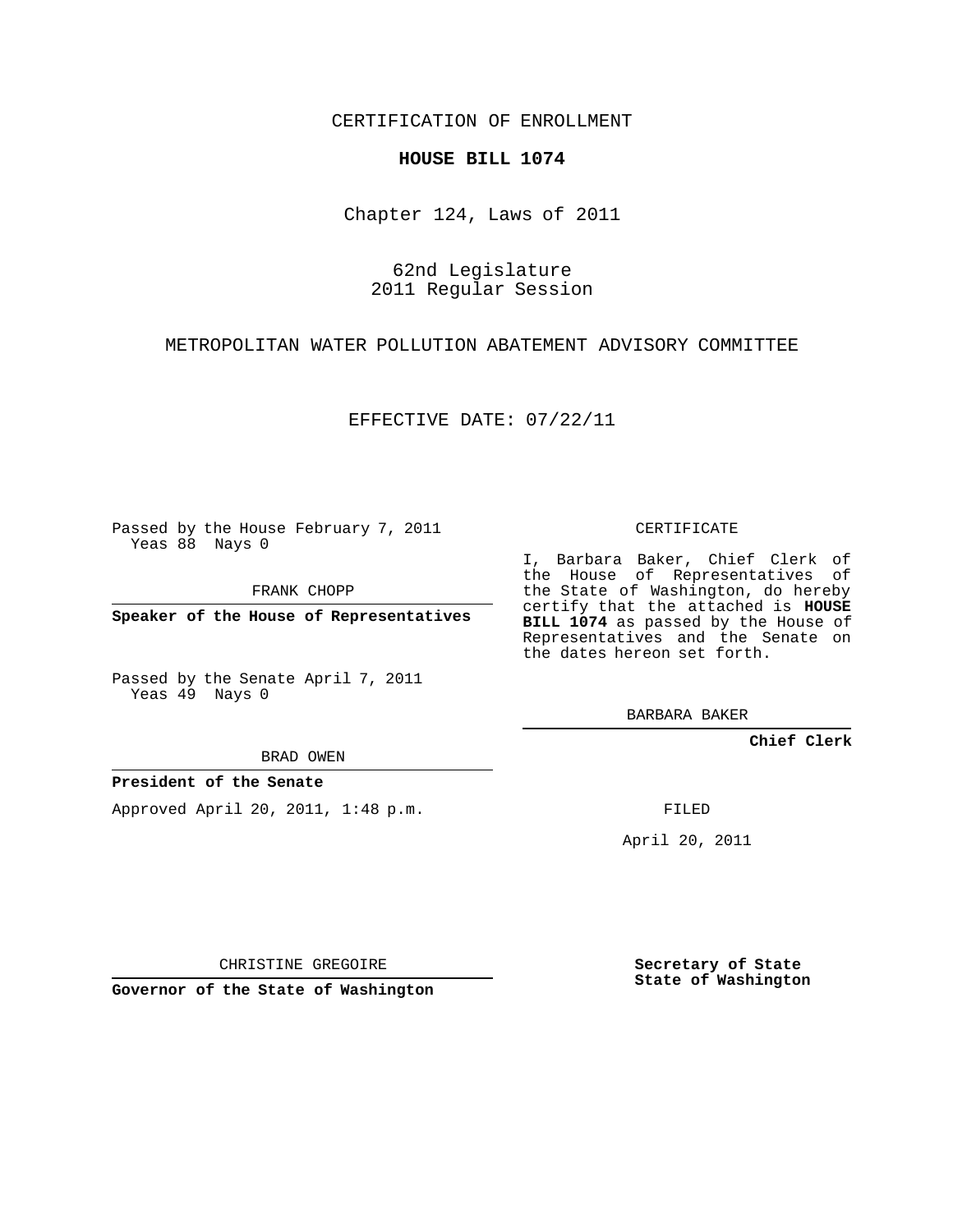## **HOUSE BILL 1074** \_\_\_\_\_\_\_\_\_\_\_\_\_\_\_\_\_\_\_\_\_\_\_\_\_\_\_\_\_\_\_\_\_\_\_\_\_\_\_\_\_\_\_\_\_

\_\_\_\_\_\_\_\_\_\_\_\_\_\_\_\_\_\_\_\_\_\_\_\_\_\_\_\_\_\_\_\_\_\_\_\_\_\_\_\_\_\_\_\_\_

Passed Legislature - 2011 Regular Session

**State of Washington 62nd Legislature 2011 Regular Session**

**By** Representatives Takko, Angel, Springer, Upthegrove, and Fitzgibbon

Prefiled 01/06/11. Read first time 01/10/11. Referred to Committee on Local Govt.

 AN ACT Relating to the membership of metropolitan water pollution abatement advisory committees; and amending RCW 35.58.210.

BE IT ENACTED BY THE LEGISLATURE OF THE STATE OF WASHINGTON:

 **Sec. 1.** RCW 35.58.210 and 2009 c 549 s 2103 are each amended to read as follows:

 If a metropolitan municipal corporation shall be authorized to perform the function of metropolitan water pollution abatement, the metropolitan council shall, prior to the effective date of the assumption of such function, cause a metropolitan water pollution abatement advisory committee to be formed by notifying the legislative body of each component city and county which operates a sewer system to appoint one person to serve on such advisory committee and the board of commissioners of each water-sewer district which operates a sewer system, any portion of which lies within the metropolitan area, to 15 appoint one person to serve on such committee ((who shall be a 16 commissioner of such a water-sewer district)). The metropolitan water pollution abatement advisory committee shall meet at the time and place provided in the notice and elect a chair. The members of such committee shall serve at the pleasure of the appointing bodies and